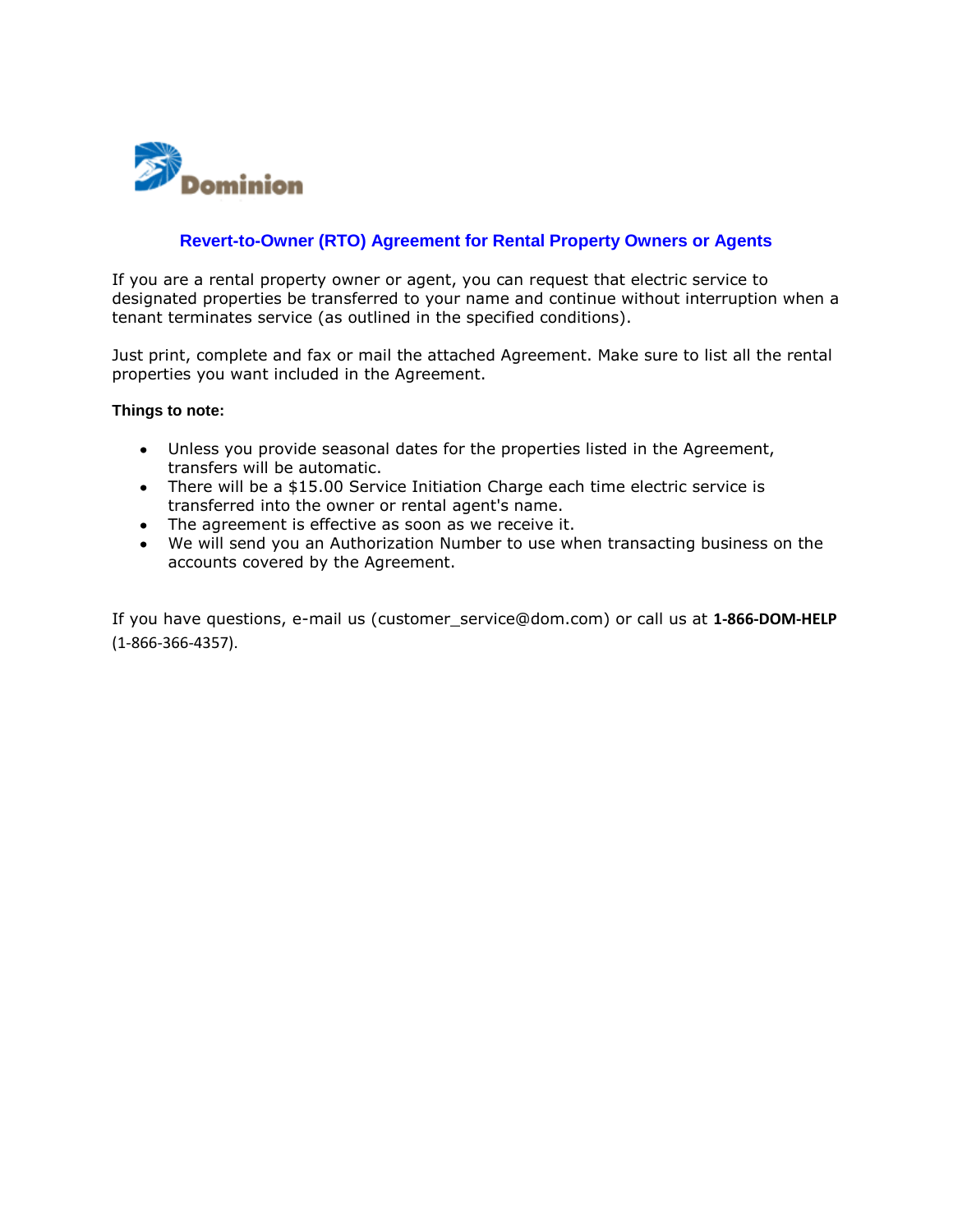

## **Revert-to-Owner Agreement**

Return this completed agreement to the address shown at the bottom or fax to 1-800-362-0658. Please keep a copy for your records.

Fill in the following required information:

**WHEREAS:** In the accompanying list below, please place the following service locations into the name of\_\_\_\_\_\_\_\_\_\_\_\_\_\_\_\_\_\_\_\_\_\_\_\_\_\_\_\_\_\_, to be hereinafter referred to as "Landlord" who is the owner or rental agent of rental units (the location of said units are indicated on the list enclosed with this application) receiving service from Dominion Virginia Power and:

**WHEREAS:** Landlord wishes to maintain continuous electric service at such locations during periods when such units are unoccupied:

**NOW, THEREFORE,** in consideration of mutual agreements herein:

- 1. Landlord agrees to be responsible for the payment of all electric service rendered during such periods when the service is in the Landlord's name. Delinquency of Landlord's bill could result in termination of this agreement. Dominion Virginia Power will notify the Landlord in writing of such action. In such event, Dominion Virginia Power may refuse to provide this automatic transfer service to the Landlord in the future.
- 2. Dominion Virginia Power will supply an Authorization Number in writing. It must be provided when transacting business on the accounts covered by this agreement.
- 3. Landlord agrees to provide Dominion Virginia Power upon request, the forwarding address of all prior tenants, if the Landlord has such forwarding addresses.
- 4. Dominion Virginia Power agrees to continue its service at such locations and to transfer the billing for interim periods when such premises are unoccupied to Landlord in accordance with this agreement.
- 5. It is mutually understood and agreed that the sole purpose of this agreement is to maintain continuity of service at rental property of Landlord in the event departing tenant orders Dominion Virginia Power to discontinue service.
- 6. It is further mutually understood that this agreement does not cover discontinuance of service resulting from lack of identification or credit references, failure to pay bad debt or security deposit at time of tenant turn on, or non-payment of electric billings, i.e., if tenant is delinquent in paying his/her electric bills, service may be discontinued without notice to the landlord. This agreement does not extend obligations of Dominion Virginia Power to Landlord beyond those provided by law.
- 7. The Landlord agrees to promptly notify Dominion Virginia Power in writing when he or she, wishes to change the billing address for this agreement, sells the property (ies) or ceases to operate the covered rental units, needs to add or delete properties, change the Authorization Number or discontinue this agreement. In addition, any request for turn-off of electric service at the specific rental unit already transferred into the Landlord's name, whether temporary or permanent, must also be in writing or faxed to 1-800-362-0658.

Continued on next page